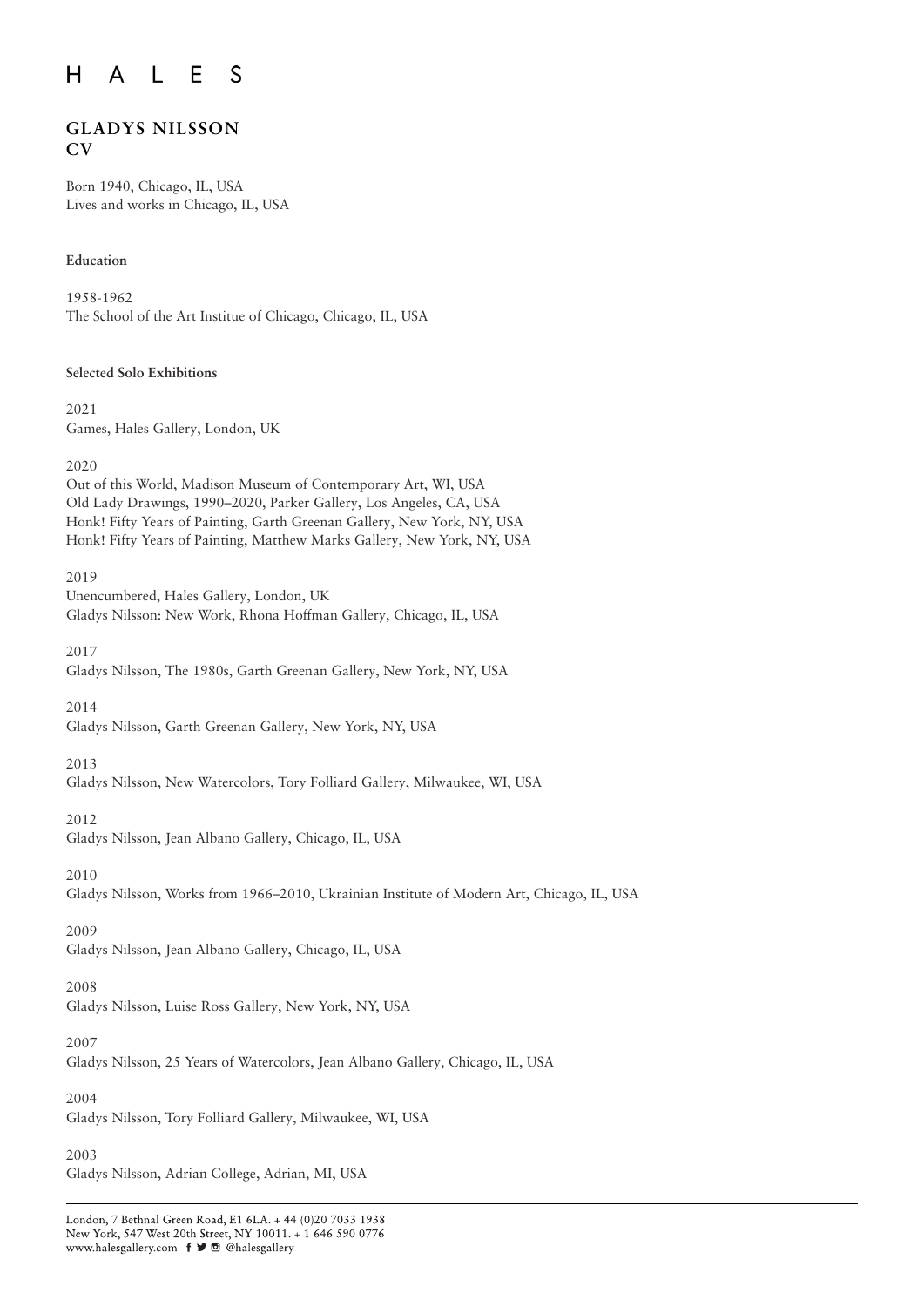#### $H$  $E$  $\mathbf{L}$ S  $\mathsf{A}$

|  | Gladys Nilsson, Jean Albano Gallery, Chicago, IL, USA |  |  |
|--|-------------------------------------------------------|--|--|
|  |                                                       |  |  |

2002

Gladys Nilsson, Fleisher/Ollman Gallery, Philadelphia, PA, USA

# 1998

Gladys Nilsson, A Print Survey, Printworks Gallery, Chicago, IL, USA Gladys Nilsson, John Natsoulas Gallery, Davis, CA, USA

# 1997

Gladys Nilsson, Watercolors, Fleisher/Ollman Gallery, Philadelphia, PA, USA Gladys Nilsson, John Natsoulas Gallery, Davis, CA, USA

1996

Gladys Nilsson, Crocker Art Museum, Sacramento, CA, USA

1994

Gladys Nilsson, John Natsoulas Gallery, Davis, CA, USA Gladys Nilsson, Ovsey Gallery, Los Angeles, CA, USA

# 1993

Sum Daze, Hand-Colored Etchings by Gladys Nilsson, Dime Museum, Chicago, IL, USA Gladys Nilsson, Janet Fleisher Gallery, Philadelphia, PA, USA

1992 Gladys Nilsson, Xochipilli Gallery, Birmingham, MN, USA Gladys Nilsson, Ovsey Gallery, Los Angeles, CA, USA

1991

Gladys Nilsson, Janet Fleisher Gallery, Philadelphia, PA, USA Gladys Nilsson, Phyllis Kind Gallery, Chicago, IL, USA

1987

Gladys Nilsson, Phyllis Kind Gallery, New York, NY, USA Gladys Nilsson, Phyllis Kind Gallery, Chicago, IL, USA

1985 Gladys Nilsson, Galerie Bonnier, Geneva, Switzerland

1984

Gladys Nilsson, Greatest Hits from Chicago, Selected Works 1967–1984, Randolph Street Gallery, Chicago, IL, USA

1983 Gladys Nilsson, Phyllis Kind Gallery, Chicago, IL, USA

# 1979-1980

Gladys Nilsson, Survey of Works on Paper, 1967–1979, Fine Arts Gallery, Wake Forest University, Winston-Salem, NC, USA; Art Gallery, Corpus Christi State University, Corpus Christi, TX, USA; Wustum Museum of Fine Arts, Racine, WI, USA

# 1979

Gladys Nilsson, Portland Center for the Visual Arts, Portland, OR, USA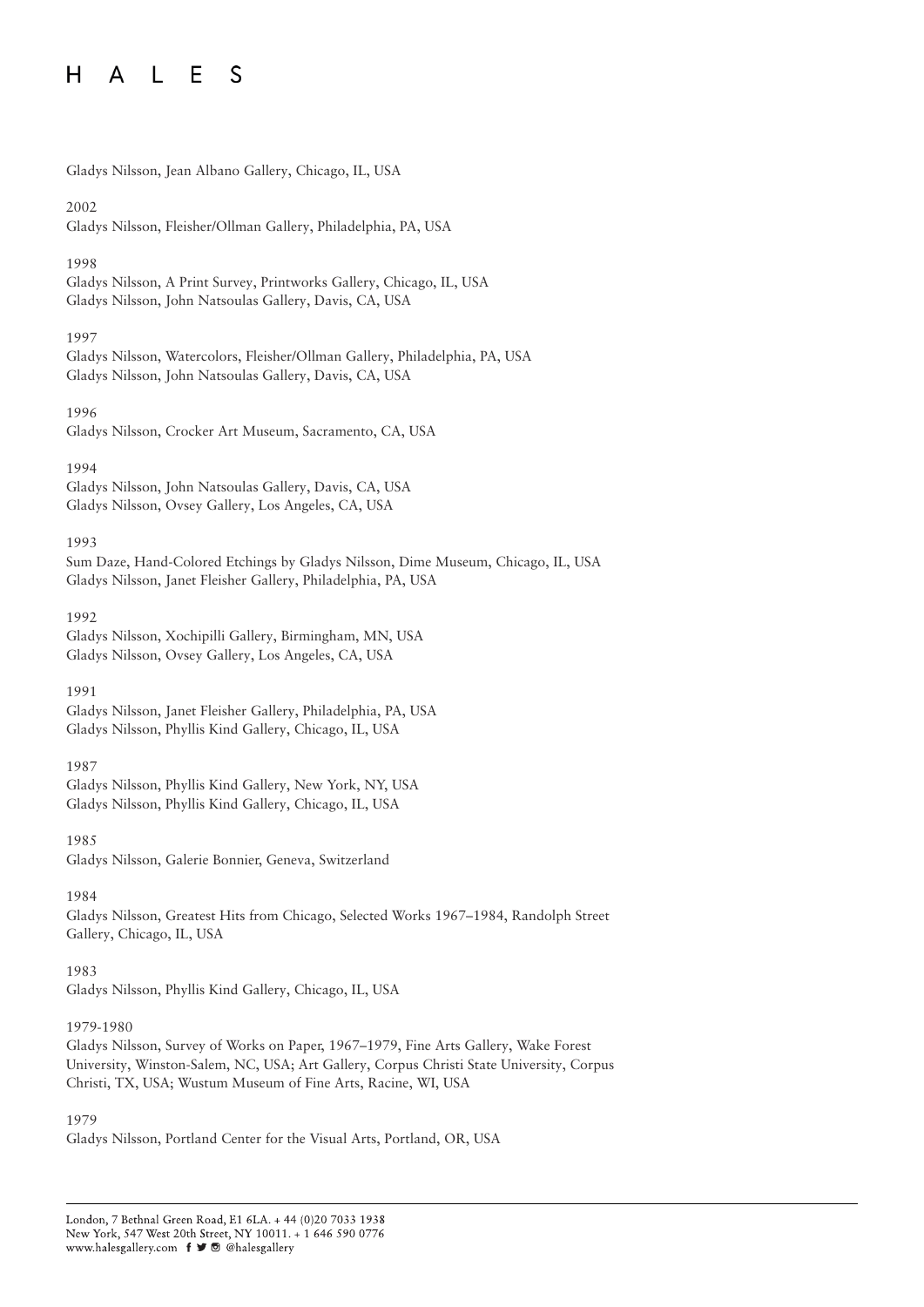#### L E  $H$ S  $\mathsf{A}$

# 1973

Gladys Nilsson, Whitney Museum of American Art, New York, NY, USA

# 1971

Gladys Nilsson, Art Gallery, Chico State College, Chico, CA, USA Gladys Nilsson, Candy Store Gallery, Folsom, CA, USA

# 1969

Gladys Nilsson, Clay Street Gallery, San Francisco Art Institute, San Francisco, CA, USA

1966

Gladys Nilsson, Marjorie Dell Gallery, Chicago, IL, USA

# **Selected Group Exhibitions**

2021

Parallel Phenomena, Andrew Edlin Gallery, New York, NY, USA Private Eye: The Imagist Impulse in Chicago Art, Newfields, Indianapolis Museum of Art, IN, USA

The Sublime in Nature, 24 Cork Street, London, UK

2020

Empowered, University of Northern Iowa Gallery of Art, Cedar Falls, IA, USA Drawing 2020, Gladstone Gallery, New York, NY, USA

2019

Picture Gallery in Transformation, Museum of Contemporary Art Chicago at MASP, Museum of Art São Paulo Assis Chateaubriand, Brazil Beyond the Cape! Comics and Contemporary Art, Boca Raton Museum of Art, FL, USA How Chicago! Imagists 1960s & 70s, Goldsmiths Centre for Contemporary Art, University of London, UK; De La War Pavilion, Bexhill-on-Sea, UK Landscape Without Boundaries, Manetti Shrem Museum of Art, UC Davis, CA, USA

# 2018-2019

Outliers and American Vanguard Art, National Gallery of Art, Washington D.C., WA, USA; High Museum of Art, Atlanta, GA, USA; Los Angeles County Museum of Art, Los Angeles, CA, USA

Hairy Who? 1966–1969, Art Institute of Chicago, IL, USA

3-D Doing Things: The Imagist Object in Chicago Art, 1964–1930, Frances Young Tang Teaching Museum and Art Gallery, Skidmore College, Saratoga Springs, New York, NY, USA The Time Is Now! Art Worlds of Chicago's South Side, 1960–1980, Smart Museum of Art, University of Chicago, IL, USA

# 2018

You Are Who I Think You Think You Are, American Medium, New York, NY, USA Breaking the Mold: Investigating Gender, Speed Art Museum, Louisville, KY, USA

# 2017

Famous Artists from Chicago, 1965–1975, Fondazione Prada, Milan, Italy Investigating Identity: Race, Gender, and Sexuality in Contemporary Art, Maier Museum of Art at Randolph College, Lynchburg, VA, USA Kings and Queens: Pinball, Imagists and Chicago, Elmhurst Art Museum, Elmhurst, IL, USA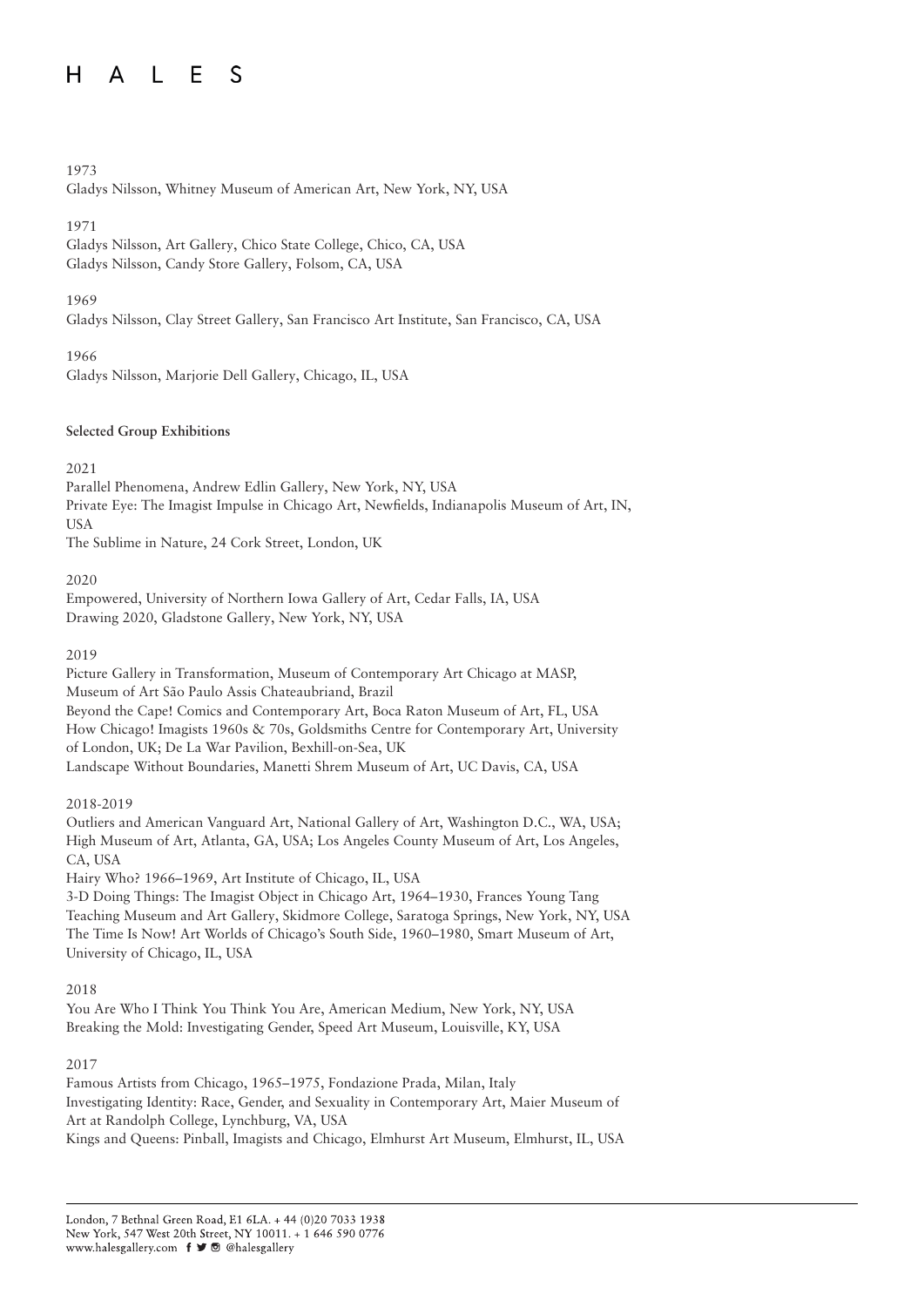#### $H$  $A \mid F$  $\mathcal{S}$

### 2016

125 from the Permanent Collection, Maier Museum of Art at Randolph College, Lynchburg, VA, USA Chicago and Vicinity, Shane Campbell Gallery, Chicago, IL, USA Shout for Tomorrow, Hirschl & Adler Modern, New York, NY, USA Gesture Play, Simone Subal Gallery, New York, NY, USA

### 2014-2015

Head, Western Exhibitions, Chicago, IL, USA Hidden Treasures Unveiled: Watercolors, Pennsylvania Academy of the Fine Arts, Philadelphia, PA, USA

### 2013

Gladys Nilsson and Julia Benjamin, National Exemplar Gallery, New York, NY, USA

### 2012

Someone Else's Dream, Hyde Park Art Center, Chicago, IL, USA Drawings, Russell Bowman Gallery, Chicago, IL, USA

#### 2011-2012

Chicago Imagists at the Madison Museum of Contemporary Art, Madison Museum of Contemporary Art, WI, USA

### 2009

Modern and Contemporary Works on Paper, Art Institute of Chicago, IL, USA

2008

Chicago Imagism: 1965–1985, Russell Bowman Art Advisory, Chicago, IL, USA Hairy Who? Ha!, Art Institute of Chicago, IL, USA

2006

Drawn Into the World: Drawings from the MCA Collection, Museum of Contemporary Art, Chicago, IL, USA

#### 2000

Chicago Loop: Imagist Art, 1949–1979, Whitney Museum of American Art at Champion, Stamford, CT, USA The Likeness of Being: Contemporary Self Portraits by Sixty Women, DC Moore Gallery, New York, NY, USA

1999

Nilsson and Nutt: Et Too Whootus, Kalamazoo Institute of Arts, Kalamazoo, MI, USA

# 1998

Gladys Nilsson and Jim Nutt, Butler Institute of American Art, Youngstown, OH, USA Art in Chicago: 1945–1995, Museum of Contemporary Art, Chicago, IL, USA

# 1996-1997

Trends in Post-War Chicago Art, David and Alfred Smart Museum of Art, University of Chicago, Chicago, IL, USA

# 1995

Housewives: A Celebration of Domestic Engineering, Xochipilli Gallery, Birmingham, MI, USA

London, 7 Bethnal Green Road, E1 6LA. + 44 (0)20 7033 1938 New York, 547 West 20th Street, NY 10011. + 1 646 590 0776 www.halesgallery.com f J @ @halesgallery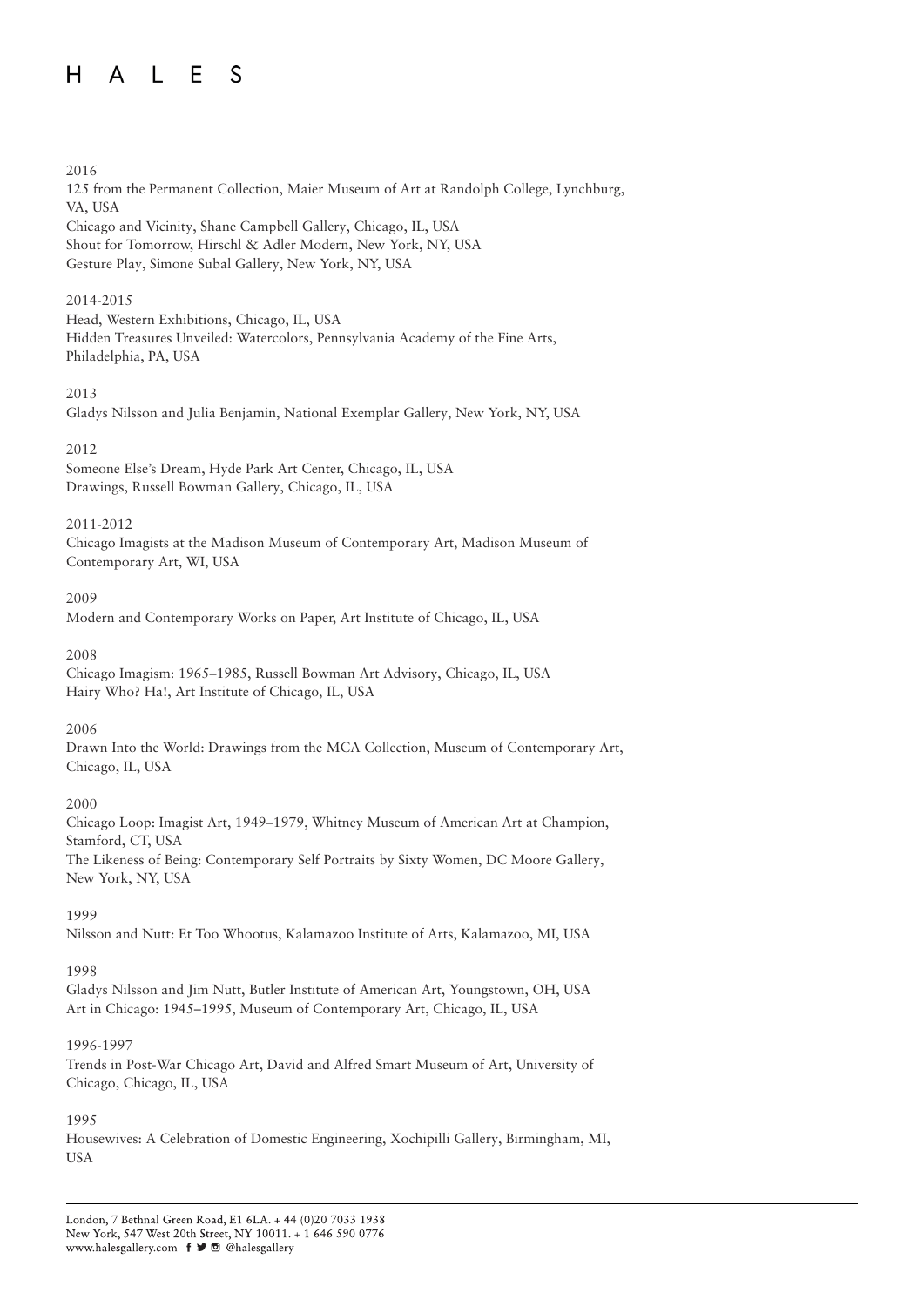#### $\blacksquare$  $H$  $\mathsf{A}$ S

### 1992-1993

Parallel Visions: Modern Artists and Outsider Art, Los Angeles County Museum of Art, Los Angeles, CA, USA

# 1992

Just Plane Screwy: Metaphysical and Metaphorical Tools by Artists, Wustum Museum of Fine Arts, Racine, WI, USA

#### 1990

Watercolor Alternatives: Four Chicago Artists: Gaines, Mejer, Nilsson, and Tenuta, South Bend Art Center, IN, USA

### 1985

Drawing Acquisitions: 1981–1985, Whitney Museum of American Art, New York, NY, USA

# 1984

Ten Years of Collecting at the MCA, Museum of Contemporary Art, Chicago, IL, USA

### 1983

Contemporary Chicago Imagists, Art Gallery, Illinois Wesleyan University, Bloomington, IL, USA

### 1980-1981

Who Chicago? An Exhibition of Chicago Imagists, Camden Arts Centre, London; Ceolfrith Gallery, Sunderland Arts Centre, Sunderland; Third Eye Centre, Glasgow; Scottish National Gallery of Modern Art, Edinburgh; Ulster Museum, Belfast, UK

# 1980

100 Artists, 100 Years: Alumni of the School of the Art Institute of Chicago, Art Institute of Chicago, Chicago, IL, USA

# 1979

Chicago Currents: The Koffler Foundation Collection, National Collection of Fine Arts, Smithsonian Institution, Washington D.C., WA, USA American Watercolorists, Mitchell Museum, Cedarhurst Center for the Arts, Mount Vernon, IL, USA

# 1978

Chicago Collects Chicago, Gallery 200, Visual Arts Building, Northern Illinois University, DeKalb, IL, USA

# 1977

Contemporary Figurative Painting in the Midwest, Madison Art Center, Madison, WI, USA

# 1976

Contemporary Images in Watercolor, Akron Art Institute, Akron, OH, USA Old and New Works by Artists from the Phyllis Kind Gallery, Foster Gallery, University of Wisconsin, Eau Claire, WI, USA

# 1973-1974

XII Bienal de São Paulo; Bogotá, Columbia, Museo de Arte Moderno, Bogotá; Museo Nacional de Bellas Artes, Santiago, Chile; Museo Nacional de Bellas Artes, Buenos Aires; Museo de Arte Moderno, Mexico City, Mexico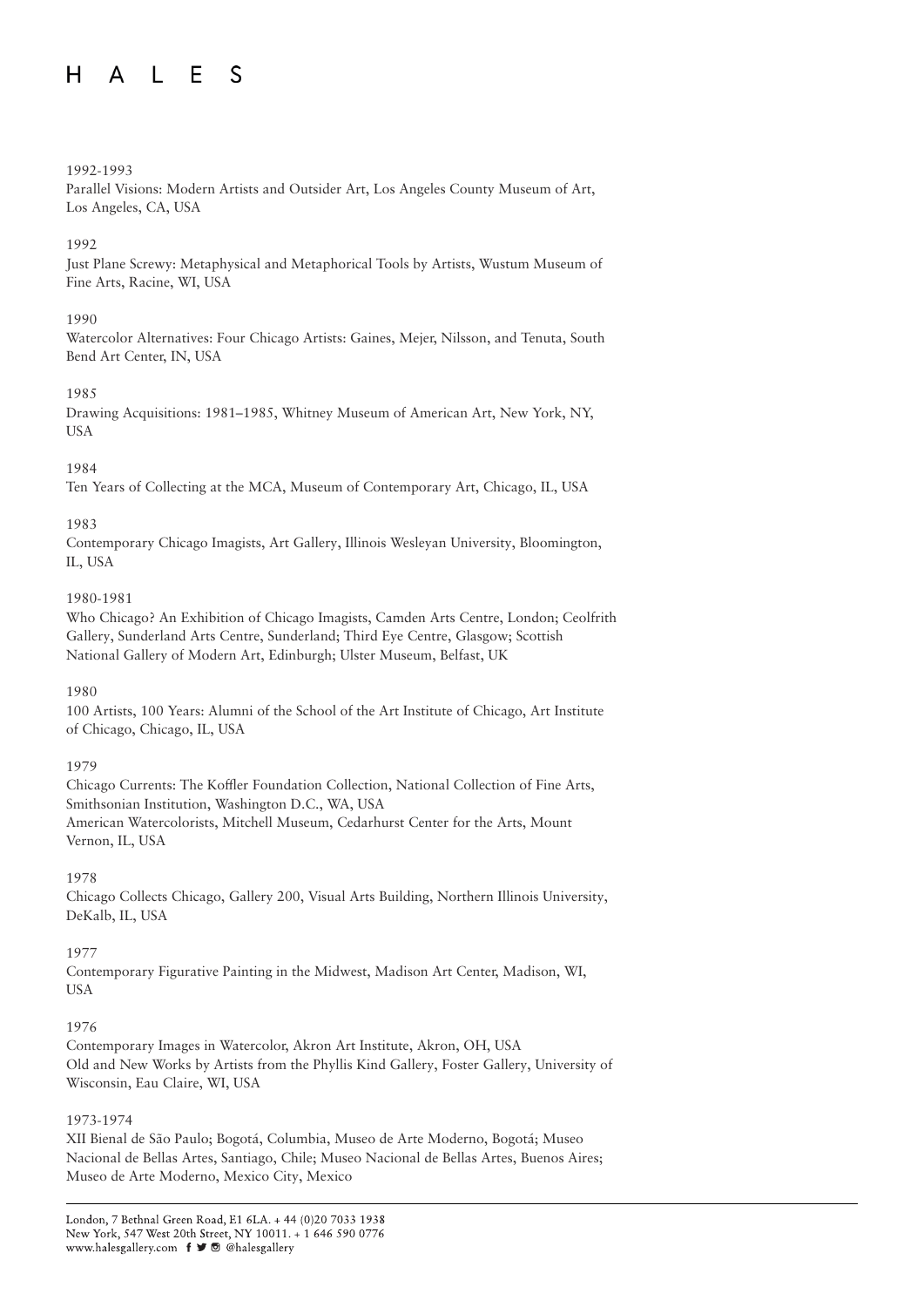#### $\blacksquare$  $H$  $\mathcal{S}$  $\mathsf{A}$

# 1971

Boxed Top Art, Art Gallery, Illinois State University, Normal, IL, USA Phyllis Teens, Phyllis Kind Gallery, Chicago, IL, USA

# 1970

Surplus Slop from the Windy City, San Francisco Art Institute, San Francisco, CA, USA Wake Up Yer Scalp with Chicago, Richard Feigen Gallery, New York, NY, USA

# 1969-1970

Human Concern/Personal Torment: The Grotesque in American Art, Whitney Museum of American Art, New York, NY, USA Art Museum, University of California, Berkeley, CA, USA

# 1969

Chicago: Part II, Visual Arts Gallery, New York, NY, USA Don Baum Says: "Chicago Needs Famous Artists," Museum of Contemporary Art, Chicago, IL, USA Hairy Who, Corcoran Gallery of Art, Washington D.C., WA, USA The Spirit of the Comics, Institute of Contemporary Art, University of Pennsylvania, PA, USA

# 1968

The Hairy Who Drawing Show, School of Visual Arts, New York, NY, USA Now! Hairy Who Makes You Smell Good, Hyde Park Art Center, Chicago, IL USA; San Francisco Art Institute, San Francisco, CA, USA

1967 Hairy Who, Hyde Park Art Center, Chicago, IL, USA

1966

The Hairy Who, Hyde Park Art Center, Chicago, IL, USA

# **Selected Collections**

Art Institute of Chicago, Chicago, IL, USA Brauer Museum of Art, Valparaiso University, Valparaiso, IN, USA Kresge Art Museum, Michigan State University, Lansing, MI, USA Los Angeles County Museum of Art, Los Angeles, CA, USA Madison Museum of Contemporary Art, Madison, WI, USA Maier Museum of Art at Randolph College, Lynchburg, VA, USA Mary and Leigh Block Museum of Art, Northwestern University, Evanston, IL, USA Midwest Museum of American Art, Elkhart, IN, USA Milwaukee Art Museum, Milwaukee, WI, USA Morgan Library, New York, NY, USA Museum of Contemporary Art, Chicago, IL, USA Museum of Modern Art, New York, NY, USA Museum Moderner Kunst, Vienna, Austria New Orleans Museum of Art, New Orleans, LA, USA Pennsylvania Academy of the Fine Arts, Philadelphia, PA, USA Philadelphia Museum of Art, Philadelphia, PA, USA Phoenix Art Museum, Phoenix, AZ, USA Roger Brown Study Collection, School of the Art Institute of Chicago, Chicago, IL, USA Sheldon Museum of Art, University of Nebraska, Lincoln, NE, USA